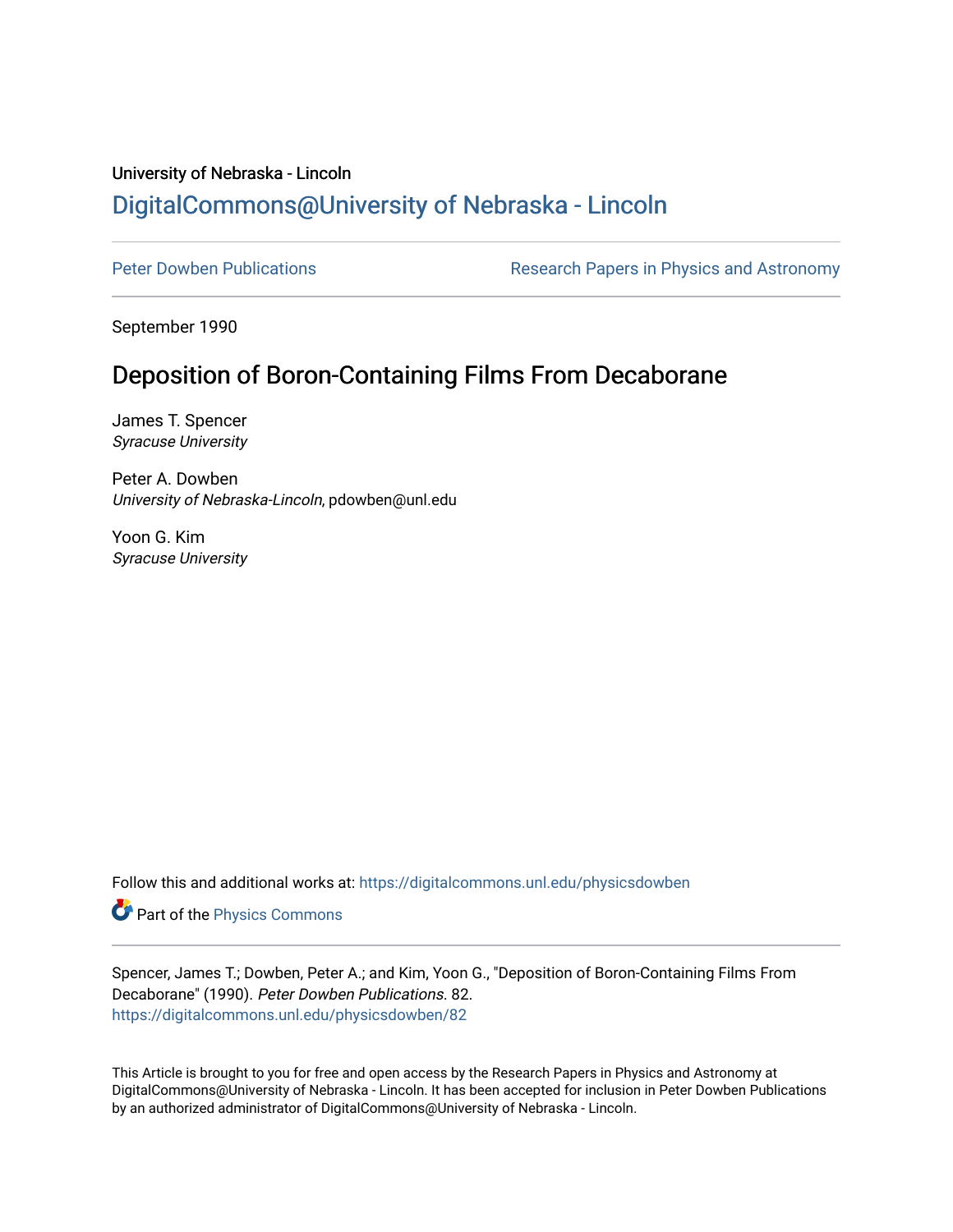# **United States Patent** [19] [11] **Patent Number: 4,957,773**

# [54] **DEPOSITION OF BORON-CONTAINING FILMS FROM DECABORANE**

- [75] Inventors: **James** T. **Spencer,** Syracuse; **Peter A. Dowben,** Dewitt; **Yoon** G. Kim, Syracuse, all of N.Y.
- [73] Assignee: **Syracuse University,** Syracuse, N.Y.
- [21] Appl. No.: 309,213
- [22] Filed: **Feb.** 13, 1989
- [5 11 **Int. Cl.5** ........................ **B05D** 5/12; C23C 16/34;
- C23C 16/14; C23C 16/48 <sup>1521</sup>**U.S. Cl.** ........................................ 427/39; 427/38; 427/53.1; 427/54.1; 427/255.1; 427/255.2; 427/43.1
- [58] **Field of Search** ................. 427/38, 39, 53.1, 54.1, 427/255.1, 255.2, 43.1

## [561 **References Cited**

## U.S. PATENT DOCUMENTS

| 3,152,006 2/1964 Basche. |                                                                                                                                                          |
|--------------------------|----------------------------------------------------------------------------------------------------------------------------------------------------------|
|                          | 3,499,799 5/1970 Patterson.                                                                                                                              |
|                          | 3.692.556 10/1972 Branovich et al. .                                                                                                                     |
|                          | 3.791.852 9/1974 Bunshah.                                                                                                                                |
|                          | $\label{eq:2.1} \mathcal{L}^{\text{max}}_{\text{max}}\left(\mathcal{L}^{\text{max}}_{\text{max}}\right)^{\text{max}}$<br>3.811.930 8/1974 Kuehl et al. . |
| 4,297,387 1/1981 Beale.  |                                                                                                                                                          |
| 4,412,899 3/1983 Beale.  |                                                                                                                                                          |
| 4.415.420 5/1983 Beale.  |                                                                                                                                                          |
|                          |                                                                                                                                                          |

# **Spencer et al. Conserver and** *[45]* **<b>Date of Patent:** Sep. 18, 1990

|                         | 4.522.849 7/1985 Lewandowski.               |
|-------------------------|---------------------------------------------|
|                         | 4,622,236 6/1986 Morimoto et al. .          |
| 4,655,893 4/1987 Beale. |                                             |
|                         | 4,656,052 4/1987 Satou et al                |
|                         |                                             |
|                         | 4,714,625 12/1987 Chopra et al. .           |
|                         |                                             |
|                         | 4,818,625 4/1989 Lavendel et al.  427/248.1 |

## FOREIGN PATENT DOCUMENTS

|                          | 1152091 8/1983 Fed. Rep. of Germany  423/298 |
|--------------------------|----------------------------------------------|
| 58-133368 8/1983 Japan.  |                                              |
| 58-168281 10/1983 Japan. |                                              |

Primary Examiner-Norman Morgenstern Assistant Examiner-Margaret Bueker Attorney, Agent, or Firm-Wall and Roehrig

## $[57]$ **ABSTRACT**

Depopsition of a boron nitride film is carried out by introducing decaborane and dry nitrogen or ammonia into a plasma-assisted chemical vapor deposition chamber. The nitrogen or ammonia partial pressure should provide an excess over the decarborane pressures for example 200 milliTorr of N2 or NH3 and 50 MilliTorr of  $B_{10}H_{14}$ . Other film layers can also be produced starting from decaborane.

# 12 **Claims,** 1 **Drawing Sheet**

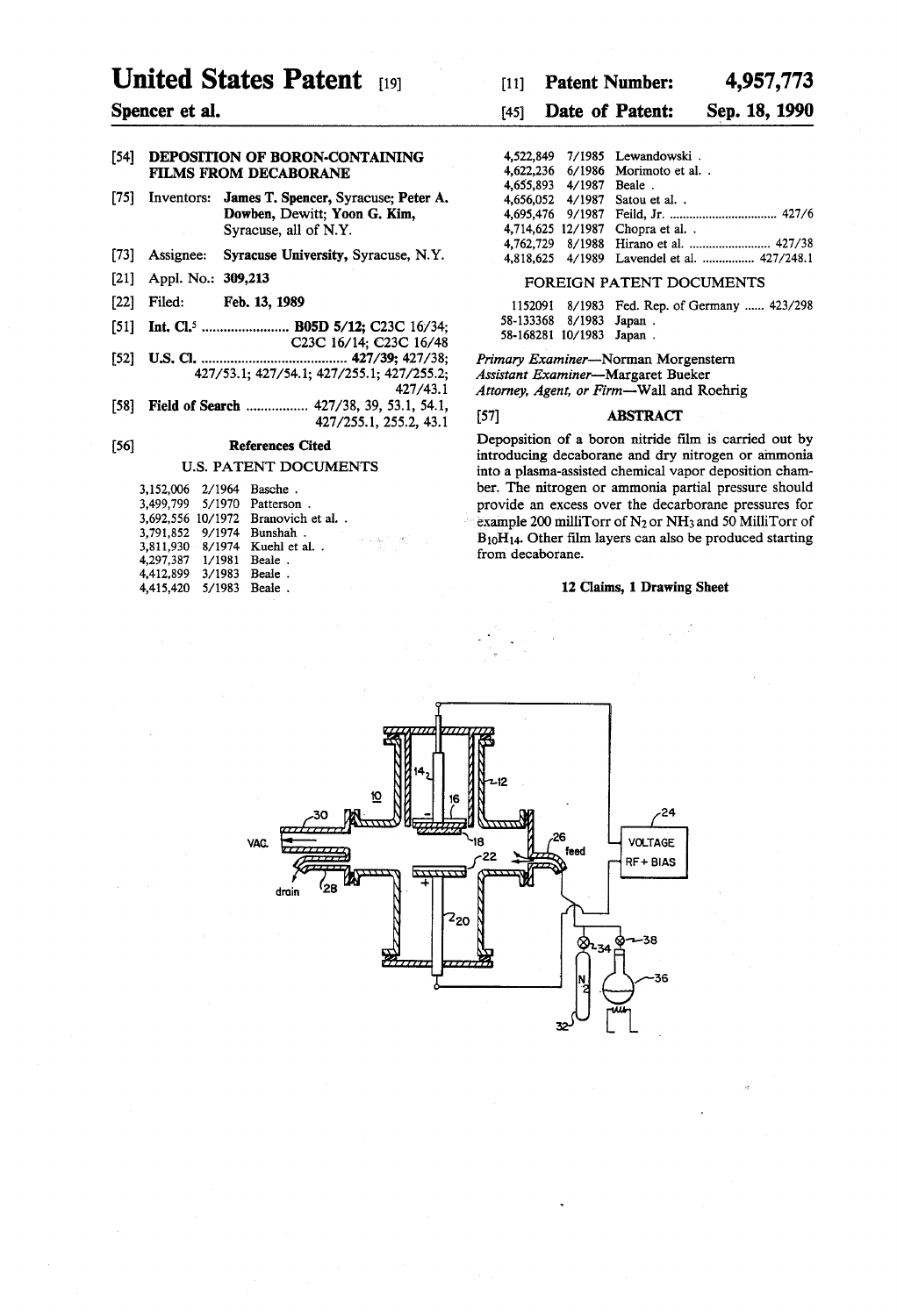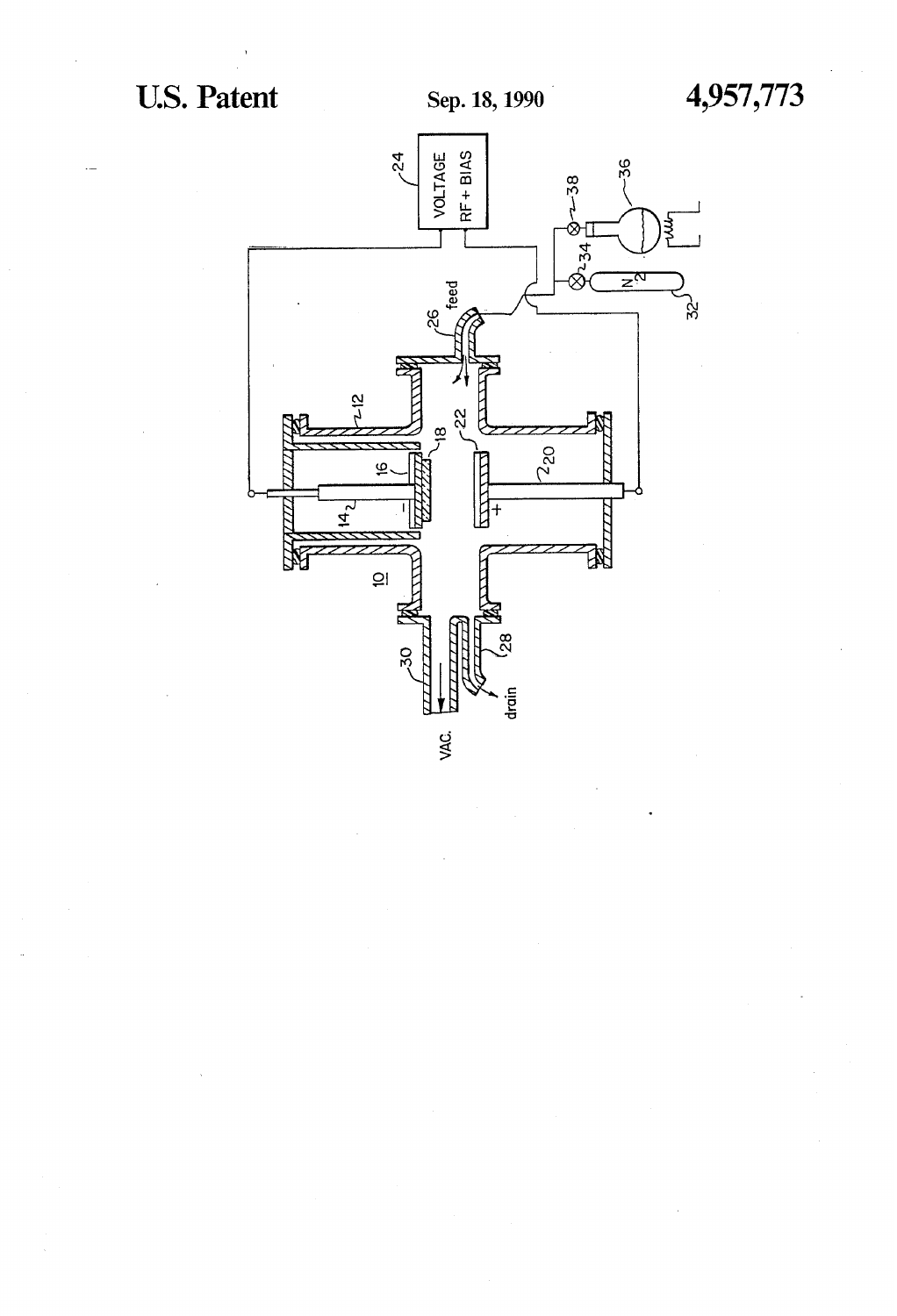films of boron nitrides or other binary boron films, such as boron phosphide, boron carbide, boron silicide. boron arsenide, etc. as well as to the deposition and sible permitting boron nitride film to be deposited in subsequent doping of boron. The invention is more  $10$  coatings with very small, highly precise spatial resolusubsequent doping of boron. The invention is more <sup>10</sup> coatings with very small, highly precise spatial resolu-<br>particularly directed to deposition, such as by plasma tion. This opens the door to BN or B4N coating applicaparticularly directed to deposition, such as by plasma tion. This opens the door to BN or assisted deposition of BN films or the like from a mix-<br>tions not possible with diborane. assisted deposition of BN films or the like from a mix-<br>tions not possible with diborane.<br>ture of decaborane and another gas such as nitrogen, In addition to BN coatings, this technique can be used ture of decaborane and another gas such as nitrogen, In addition to BN coatings, this technique can be used ammonia, methane, silane, etc. to combine with boron to deposit boron carbide, boron phosphide, boron siliammonia, methane, silane, etc. to combine with boron in the film. Boron nitride is useful in many applications,  $15$ in the film. Boron nitride is useful in many applications, <sup>15</sup> cide, boron germanide, and/or boron arsenide films, and particularly in semiconductor electronics, because starting with decaborane admixed with gases such as of its high resistivity, insulating, and dielectric proper-<br>ties. Desirably, boron nitride should be deposited in mane (GeH<sub>4</sub>) and arsane (AsH<sub>3</sub>), for example. Other ture of silicon, gallium arsenide, or zinc sulfide. Boron <sup>20</sup> can also be employed.<br>nitride coatings are also useful as corrosion resistant. Pure boron can also nitride coatings are also useful as corrosion resistant, Pure boron can also be deposited, for example by anti-reflective hard durable coatings in a number of irradiating the substrate in the presence of decaborane anti-reflective hard durable coatings in a number of irradiating the substrate in the presence of decaborane<br>with ultraviolet photons in the wavelength range of 200

other binary layers based on boron and another element <sup>25</sup> dopant on N-type semiconductor material to create a each have particular utilities which are well known and pN junction with precisely controlled geometry. This documented.

Several previous processes for depositing boron ni-<br>tride films are described, for example, in U.S. Pat. Nos.<br>4,714,625; 4,656,052; 4,622,236; 4,412,899; 4,415,420; 30<br>advantages of this invention will be more fully under-4,714,625; 4,656,052; 4,622,236; 4,412,899; 4,415,420; <sup>30</sup> 4,297,387; 3,692,566; 3,499,799; and 3,152,066.

process ammonia and diborane gases are mixed and flowed past the quartz substrate, which has been heated **35** BRIEF DESCRIPTION OF THE DRAWING to about 1000" C. The diborane and ammonia gases react to produce the boron nitride film. Other processes The sole FIGURE of Drawing is a schematic view of employ other starting vapors; U.S. Pat. No. 4,714,625 a plasma reactor in which the process of this invention describes mixing of boric acid and ammonia to form a is carried out according to one embodiment of the inboron nitride layer.

None of these previous techniques is adaptable to depositing boron nitride and boron in patterns. However, it would be highly desirable to do this so that the technique can be used in very large scale circuit integraing insulation, barriers, or resistors. Such a technique would make more reliable, more highly integrated electronic devices at a lower cost.

# OBJECTS AND SUMMARY OF THE INVENTION

It is another object of this invention to deposit a film 55 in a controlled precise manner. applies an r.f. current to the plates **16** and **22,** with a 90

boron nitride process that avoids drawbacks of pro-

According to one aspect of this invention decaborane 60 (B10H14) is combined with dry nitrogen (N2) or anhy- reactor gauge outlet tube **28** and a vacuum line **30** are drous ammonia (NH3) and introduced into a reaction coupled to the opposite horizontal arm. The line **30** is chamber, such as an RF plasma reactor which contains connected to a vacuum pump, not shown. **A** gas source a substrate to be coated. Thin film deposition of boron nitride (BN) is carried out by applying a standard radio **65** to the inlet tube **26,** and a container **36** of decaborane, frequency current, e.g. 20 watts power output at 13.56 with a suitable pressure regulator **38,** is likewise coupled KHz with a 90 volt d.c. bias. There should be a substan- to the tube **26.** The regulators **34** and **38** are suitably

pared with the decaborane. To deposit B4N, the relative **DEPOSITION OF BORON-CONTAINING FILMS** partial pressure of decaborane can be increased. Favor-<br>**FROM DECABORANE** ably for denositing cubic BN, the respective nartial ably for depositing cubic BN, the respective partial pressures for nitrogen and decaborane can be 200 mi-BACKGROUND OF THE INVENTION 5 crons (200 milliTorr) and 50 microns (50 milliTorr).<br>is invention relates to a process for deposition of Because of the inherent stability of the decaborane as

This invention relates to a process for deposition of Because of the inherent stability of the decaborane as<br>ms of boron nitrides or other binary boron films such compared with other boron compounds, such as diborane  $(B_2H_6)$ , photolytic and pyrolytic deposition is possible permitting boron nitride film to be deposited in

and particularly in semiconductor electronics, because starting with decaborane admixed with gases such as of its high resistivity, insulating, and dielectric proper- methane (CH4), phosphane (PH3), silane (SiH4), gerties. Desirably, boron nitride should be deposited in mane (GeH<sub>4</sub>) and arsane (AsH<sub>3</sub>), for example. Other cubic form which is similar to the diamond lattice struc-<br>gases such as higher carbon alkanes, ethylene, silol, e gases such as higher carbon alkanes, ethylene, silol, etc.,

plications.<br>Boron carbide, boron phosphide, boron arsenide, and  $\frac{1}{2}$  nm to 532 nm. Boron can be deposited this way as a documented.<br>Several previous processes for depositing boron ni-<br>signal as small at 20 minutes agrees

4,297,367; 3,092,300; 3,499,799; and 3,152,000.<br>
In U.S. Pat. No. 4,522,849 is disclosed a process for<br>
coating a quartz substrate with boron nitride. In that of the invention, with reference to the accompanying<br>
Drawing.

a plasma reactor in which the process of this invention 40 vention.

## DETAILED DESCRIPTION OF THE PREFERRED EMBODIMENT

tion (VLSI) as a single-step deposition process in form- 45 plasma assisted chemical vapor deposition (PACVD) With reference to the sole drawing FIGURE, a chamber **10** is here comprised of a flanged cross **12**  having upper and lower vertical arms, horizontal arms, flange plates, and seal rings, as is generally practiced. An upper pedestal **14** depends within a vertical arm to a substrate-retaining plate **16** which holds a substrate **18**  to be coated e.g., with a cubic boron nitride deposition. It is an object of this invention to provide an im-<br>The plate 16 can include a cartridge heater. The plate 16 proved method of depositing boron nitride on a sub- here serves as cathode. Another pedestal **20** rises within strate.<br>It is another object of this invention to deposit a film 55 anode. A standard radio-frequency generator unit 24<br>as It is another object of this invention to deposit a film 55 anode. A standard radio-frequency gener It is a further object of this invention to provide a volt d.c. bias. Here the unit 24 has a frequency of 13.56 pron nitride process that avoids drawbacks of pro-<br>KHz and an output power of 20 watts, as is standard.

cesses that rely on diborane.<br>A gas inlet supply tube 26 injects reaction gases<br>According to one aspect of this invention decaborane 60 through one horizontal arm of the cross 12, while a tial excess of the nitrogenous gas  $(N_2 \text{ or } NH_3)$  as com- controlled so that the nitrogen gas and decaborane